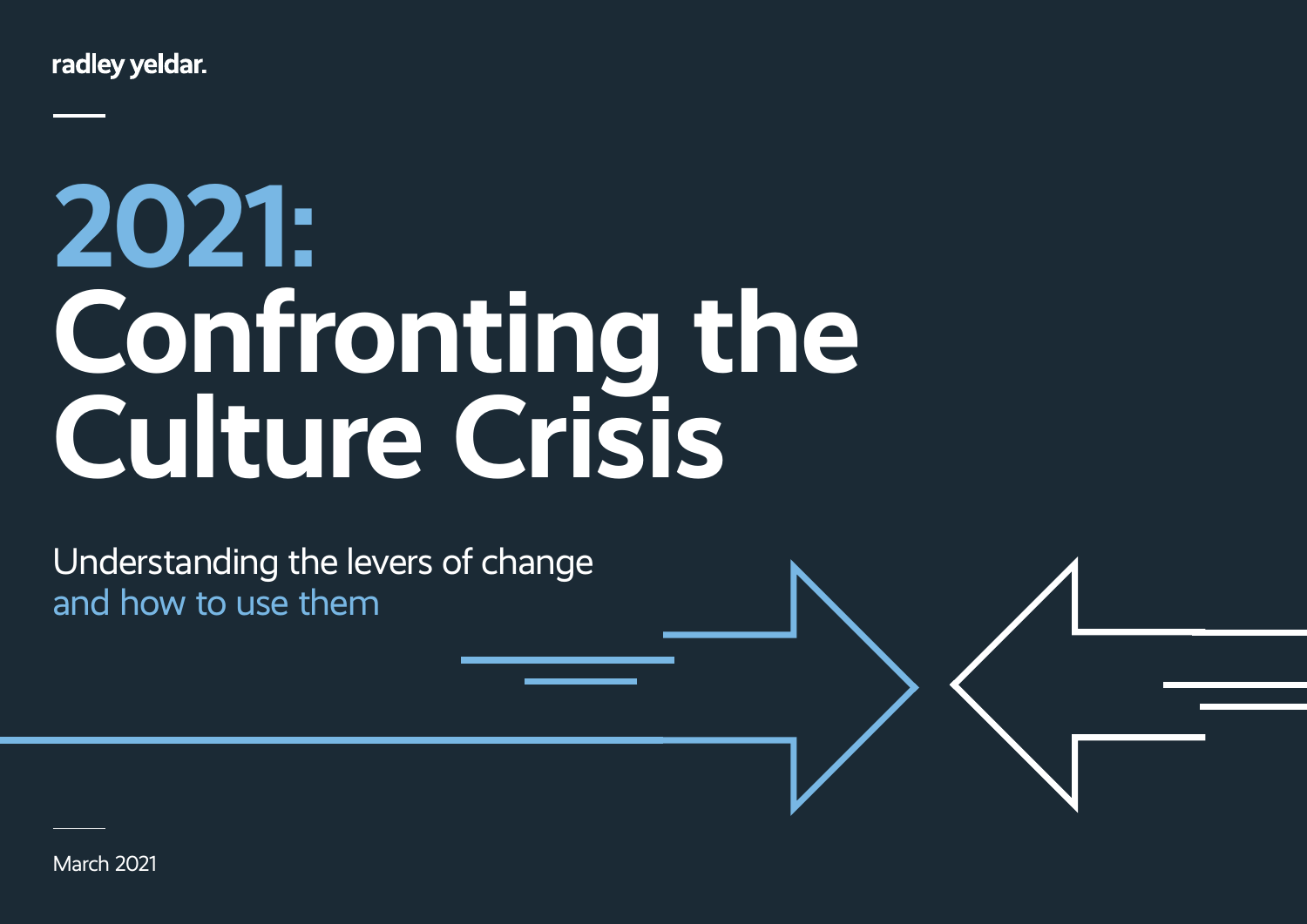## **2021 is The Year of the Culture Crisis. The world is hungry for connection but struggling to find it at work.**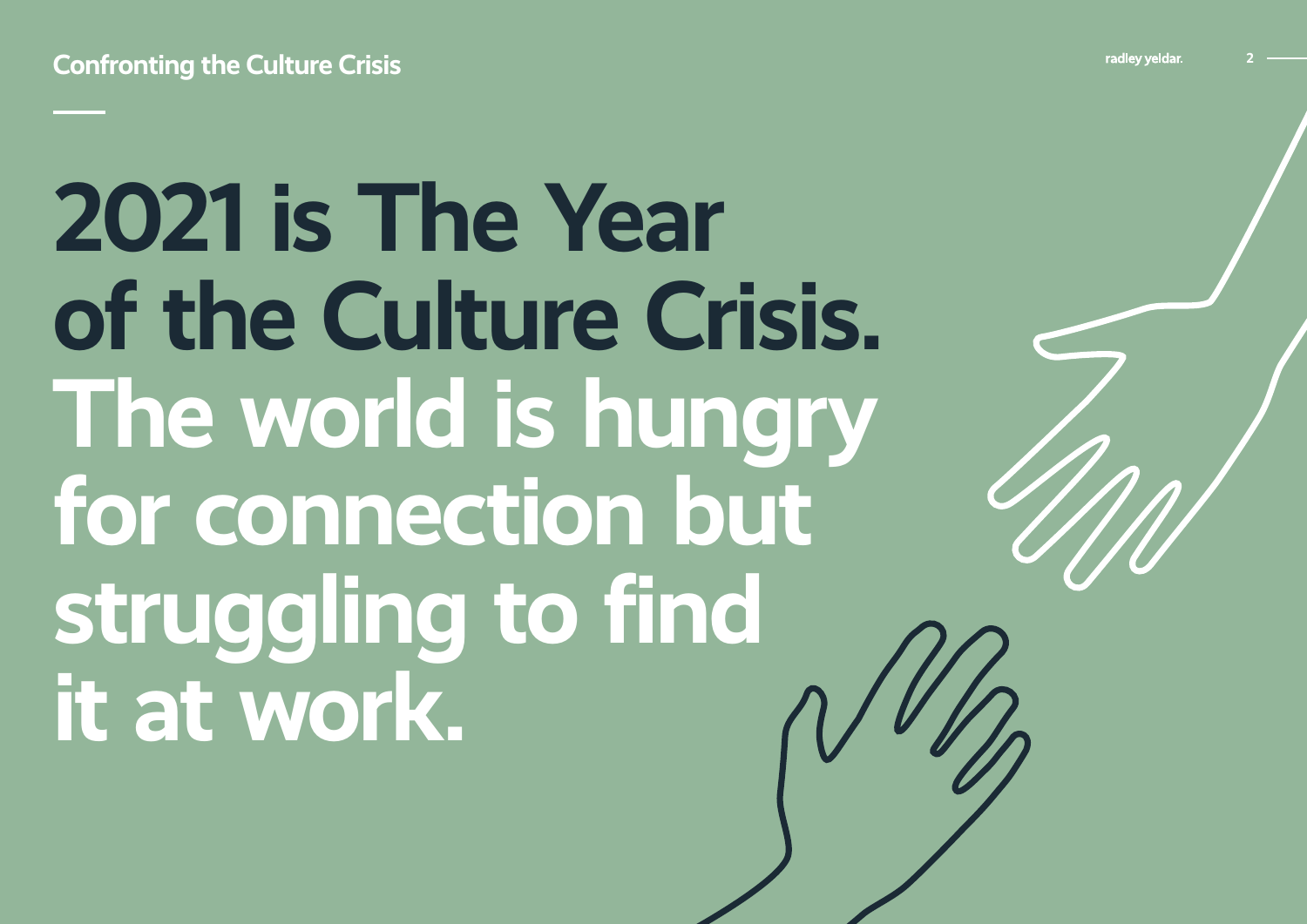## **This has profound implications for organisations both in the present "new normal" and the next.**



**As many of us now expect to work from home well into the second half of the year, this white paper explores key elements of culture and the corresponding levers that can be used to drive change and help businesses navigate this difficult time.**

#### We've included practical steps along the way to help bring this journey to life.

This year our award-winning employee experience team has been working with clients embedding strategy into behaviour, reengaging their people in a new world of work, and ultimately building belief in business from the inside out. Many of these projects have required a rethink of the fundamentals of internal communications.

This document reflects what we have learned in that time and includes practical advice to other organisations out there struggling with these culture challenges.

**Jacob Guberg** Senior Employee Experience Consultant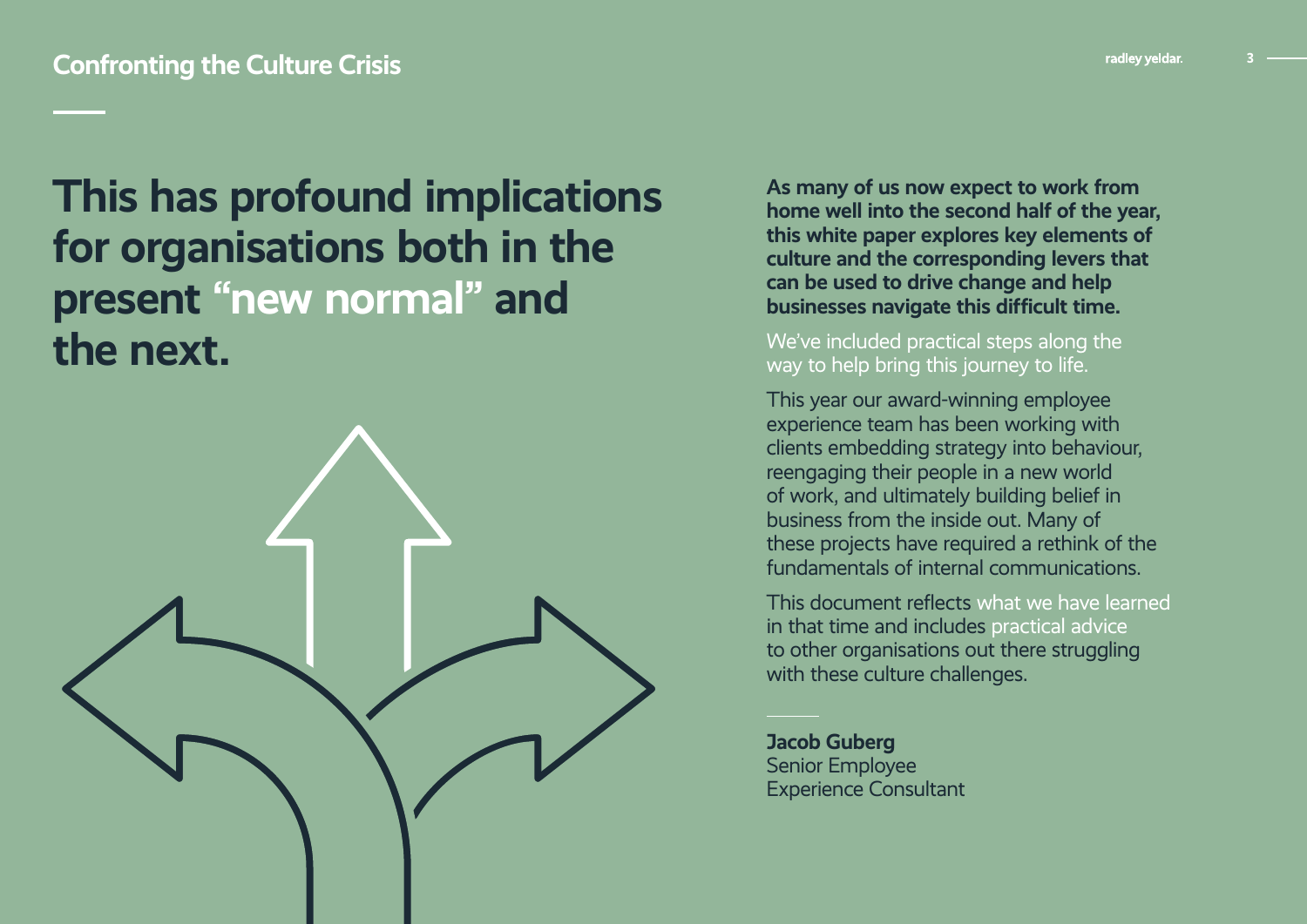## **The challenge is real. The consequences, significant.**

**As our lives change around us - it's the intangible things we miss the most. The feeling bestowed by getting dressed for the office, the cold air on your face on the morning commute, the reassuring solidarity of a watercooler conversation. It's these intangible things – like culture – that are often the hardest to retain.**

57% of companies anticipate "major" changes to their culture as a result of the pandemic. 39% of UK C-level execs believe company culture has already been damaged or diluted as a result of remote working.

With over eight in ten of UK workers looking for a new job within the next year, organisations that are complacent on culture risk not only damaging engagement but an inability to attract to the talent required to fill vacancies and plug widening skill gaps.





**of companies anticipate "major" changes to their culture as a result of the pandemic**

**39**

**of UK C-level execs believe company culture has already been damaged or diluted as a result of remote working**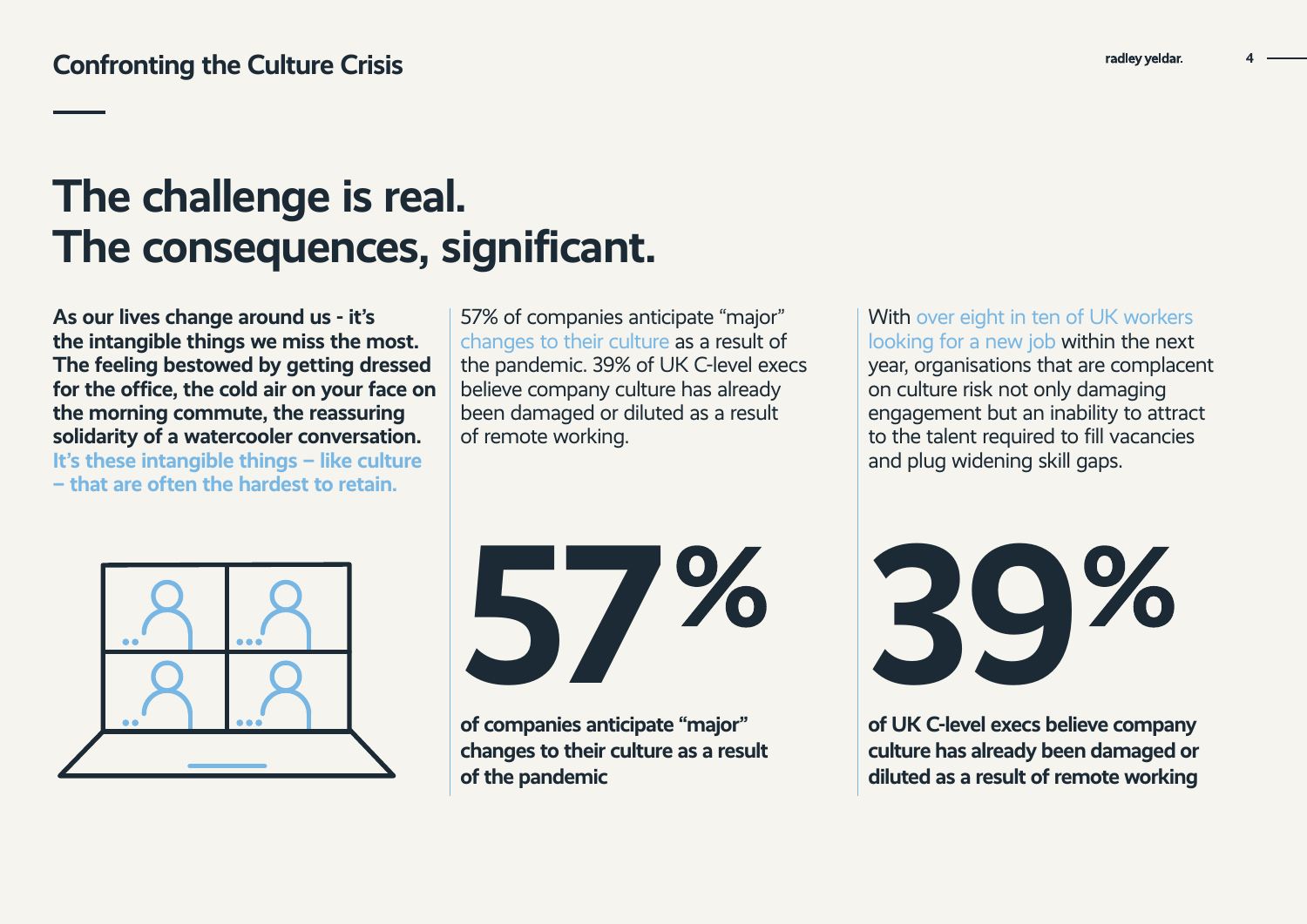## **Identifying the right levers for change**

**Often, we view culture as a monolithic concept – something vast and unwieldy. In some ways, this is true – those that speak of "culture change" as if it were no more than switching a pair of socks are deluding themselves. Culture is a complex blend of values, expectations, habits, and ultimately - behaviours. It is these elements that we can influence.**

Like changing the output of a large machine, we don't need to tear it apart – we just need to pull the right levers. In concrete terms this can mean using recognition schemes to target and reward specific behaviours or embedding your values into the recruitment process, to attract the right people. It's in identifying the specific elements of culture that we wish to support or change that we can find the right levers to pull.

The acute lack of propinquity to our colleagues now that much of our work is carried out remotely strains the social bonds and shared reality that keeps us engaged in our work. It reduces the organic occurrence of the moments that matter – the ad-hoc career conversations with mentors, dreaming up passion projects with managers, recognition from senior leaders and peers. We've seen a panoply of ways that workplaces have supported social connection, from digital team lunches to photo competitions.

**"Levers" are initiatives that a business can undertake in order to drive a desired impact. Like a mechanical lever, they have a 'from' and 'to' state: where you are now, and where you want to be. Pulling them all at once won't result in success - not only does it spread efforts too thinly, it means you can't pinpoint which initiative is responsible for improved results. It makes sense to focus on a single lever at a time - pulling the most impactful one - factoring in effort, cost and time.**

**But don't get lost in the fog of organised fun – making work engaging is serious business.**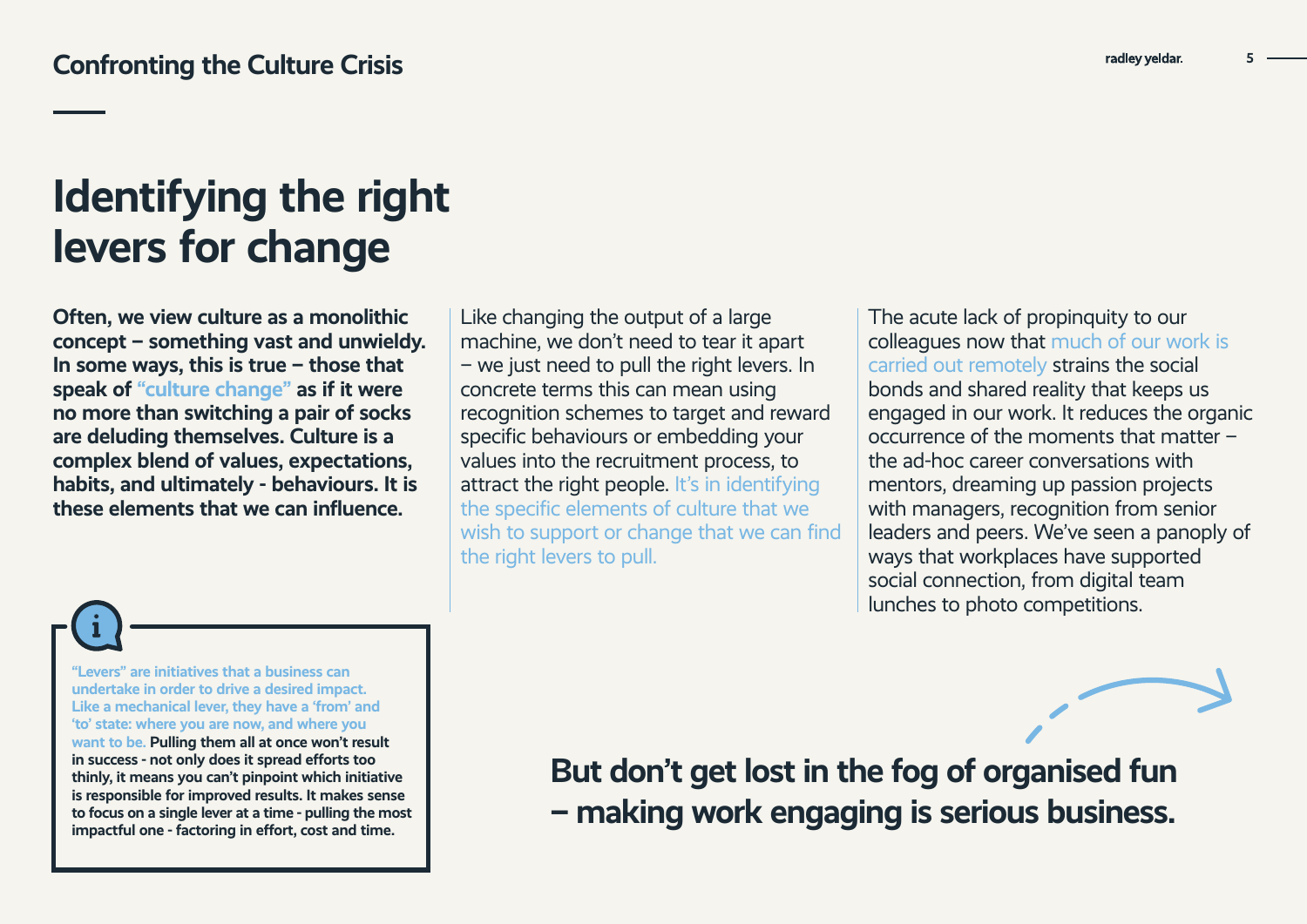## **The levers for change – your first three steps**



using data from employee engagement surveys, continuous feedback, or focus groups. This will tell us what levers will have the maximum effect.



**Focus on the 'moments that matter'** – employee experience touchpoints which impact engagement. In a culture that values growth and feedback, these could be performance reviews, in a culture that is driven by its impact, this could mean celebrating targets met.



#### **Put measures in place to ensure they happen.**

This might look like support for managers in giving feedback or holding career conversations – or simply creating digital spaces and habits for people to organically connect and share ideas.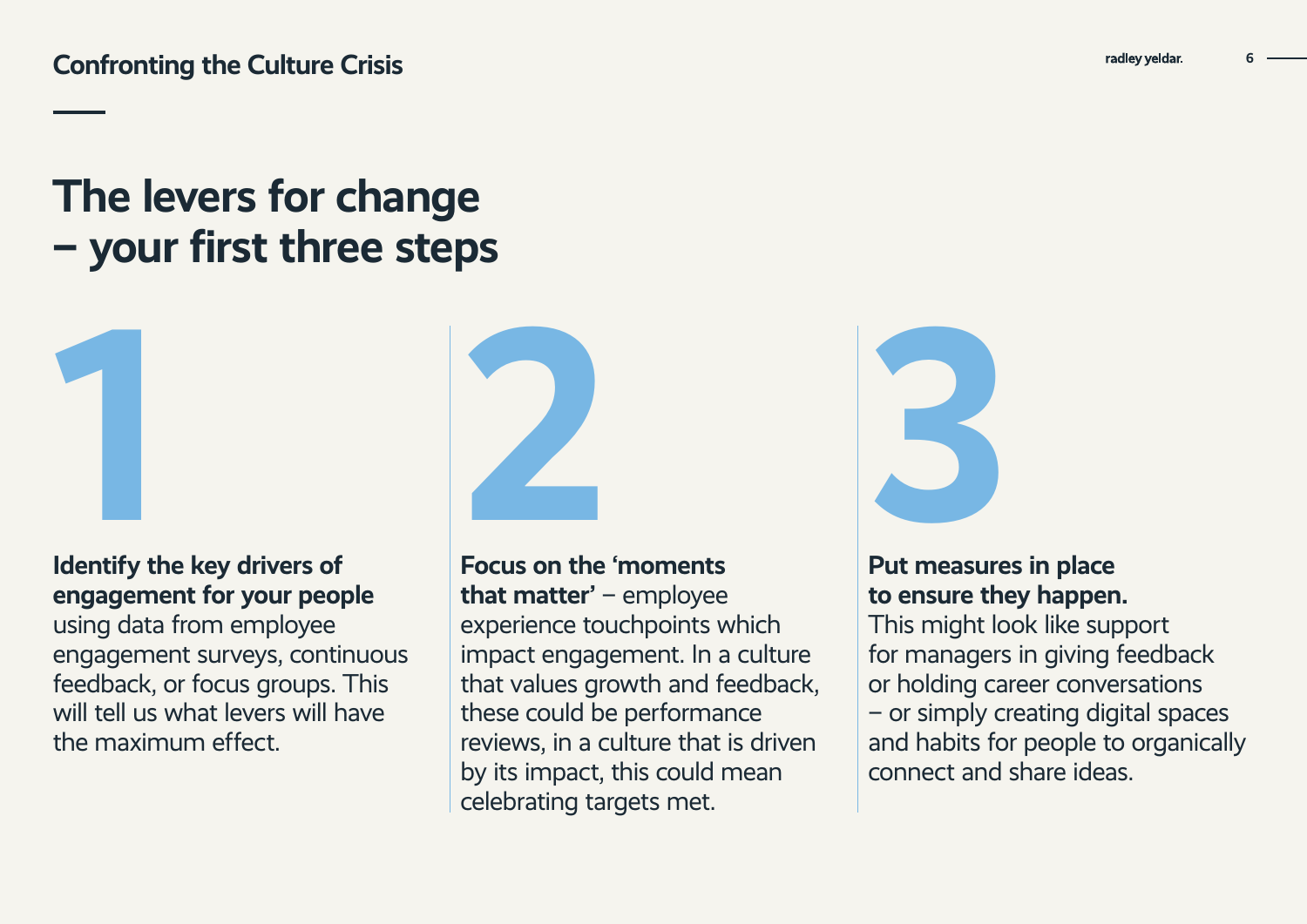## **The importance of an EVP**

**However brightly your culture shines, your organisation will still experience natural attrition as employees retire, progress internally, or move on to external opportunities.** 

Add to this the widening gap in skills required to sustain digital transformation, and aforementioned predicted spike in turnover as people reassess their lives and attracting talent is suddenly high up on the agenda again. Here too, pulling the right levers of your culture can give your organisation an edge in the battle for talent.

Much has been written about the importance of organisational purpose in recent years – and rightly so. Research from Glassdoor states that 79% of adults would consider a company's purpose before applying there. But as with all things culture, talking about it is not enough. An authentic purpose is one that is discovered organically in collaboration with employees, rather than imposed upon them. An effective purpose is one that permeates throughout daily life and provides a foundation for further values and behaviours to build on.

**"Delivering on an Employee Value Proposition can decrease turnover by up to 69%."**

These values and expectations are communicated to prospective talent through your Employee Value Proposition. Your EVP is a statement which should communicate both what you expect of potential employees i.e., behaviours, attitudes, and what you can offer them in return i.e., opportunity to grow, purposedriven business. Research by Gartner shows that delivering on an EVP can decrease turnover by up to 69%. But this power cuts both ways. Historic organisational psychology research shows that people can live with not getting everything they want, but that transgressing expectations is hugely damaging. As with our organisation's purpose, our EVP needs to be authentic – reflecting both our vision for the company and its reality.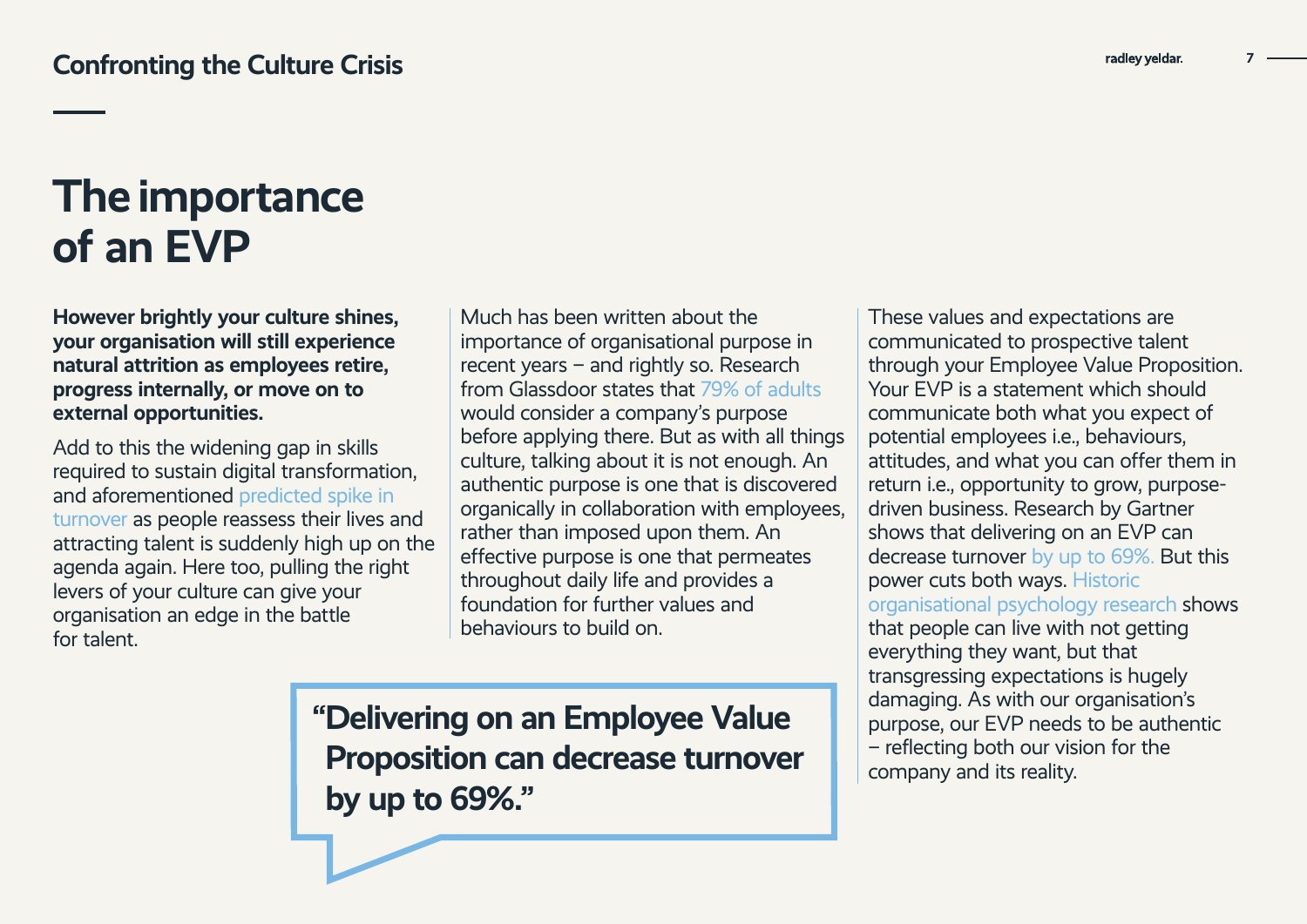## **Maximising your EVP – three steps to take**

**Include a diversity of employees in the process** of discovering or updating your purpose and EVP, through a variety of workshops, surveys, and focus groups. As well as giving insight into your culture, amplifying employee voice is itself a positive step to an engaged workplace.

**Lean into the disparity between vision and reality.** There were employees let down by the EVP? What parts of the organisation's purpose don't ring true? The answers to these questions are like gold – they let you know which other levers to pull to improve. **1 2 3**

**Weave your purpose throughout your culture.** If your purpose, values, and behaviours exist only on paper – they do not exist at all. Bring them to life by making them

part of everyday habits and reinforce them with consistent internal communications.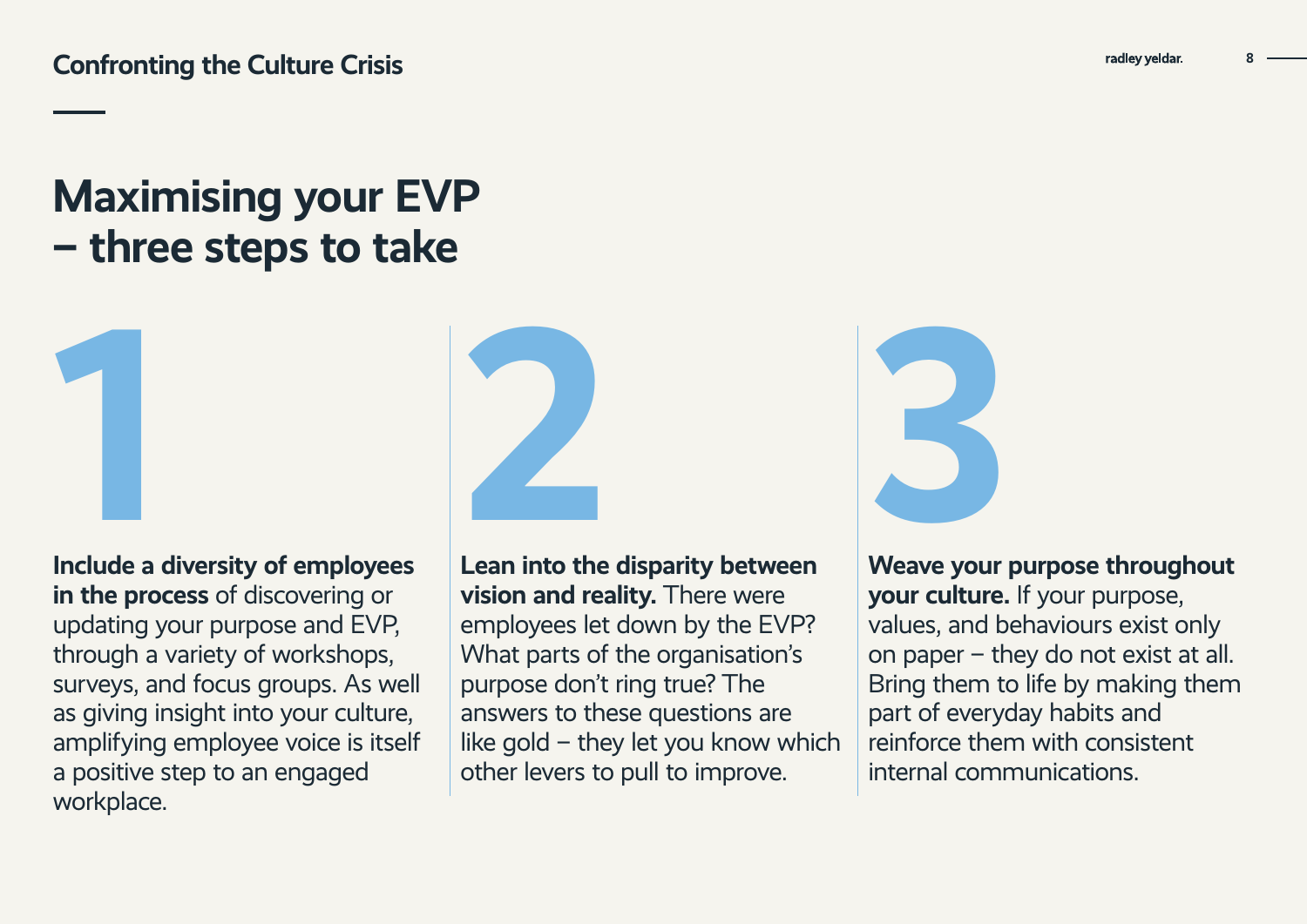## **Aiming for cultural maturity**



**Like an ill-fitting bedsheet – it seems that as soon as one element of your culture is locked down, another pops off. Trying to keep up with hiring drives, engagement survey results, and indeed global crises is exhausting.** 

Culture is too foundational to organisational success to approach it in such a reactive way, and rather than considering the much-discussed 'culture reset' we should instead look for a cultural maturity.

Moving away from one-shot initiatives towards a long-term culture strategy requires careful thought and engagement from stakeholders across your organisation – but it will give you and your leaders with an operating manual for something that was previously intangible.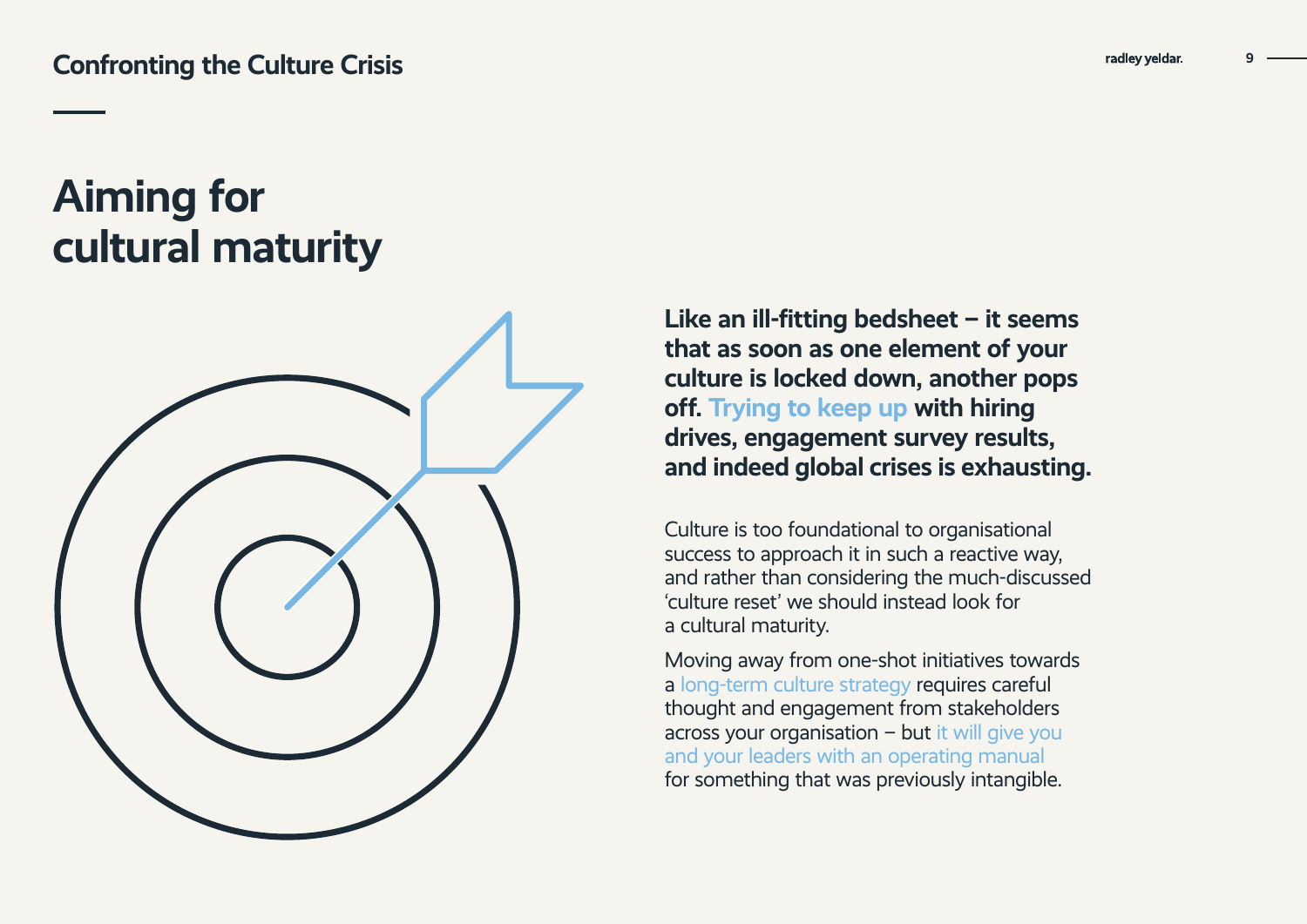## **Cultural maturity – three steps to take**



**your culture** and map out how it supports your business, starting with an overarching purpose before extrapolating this out into values and behaviours, and the concrete habits and structures that reinforce them.

**Identify gaps and pull the right levers** by mapping your culture against your employee experience journey ensuring that it shines through in all the moments that matter – from onboarding to exit interview. **1 2 3**

**Empower your people to** 

**take ownership.** For all employees, this means input and understanding on the purpose, values, and behaviours. For leaders this means buy-in to their role in upholding culture, and which levers they can pull.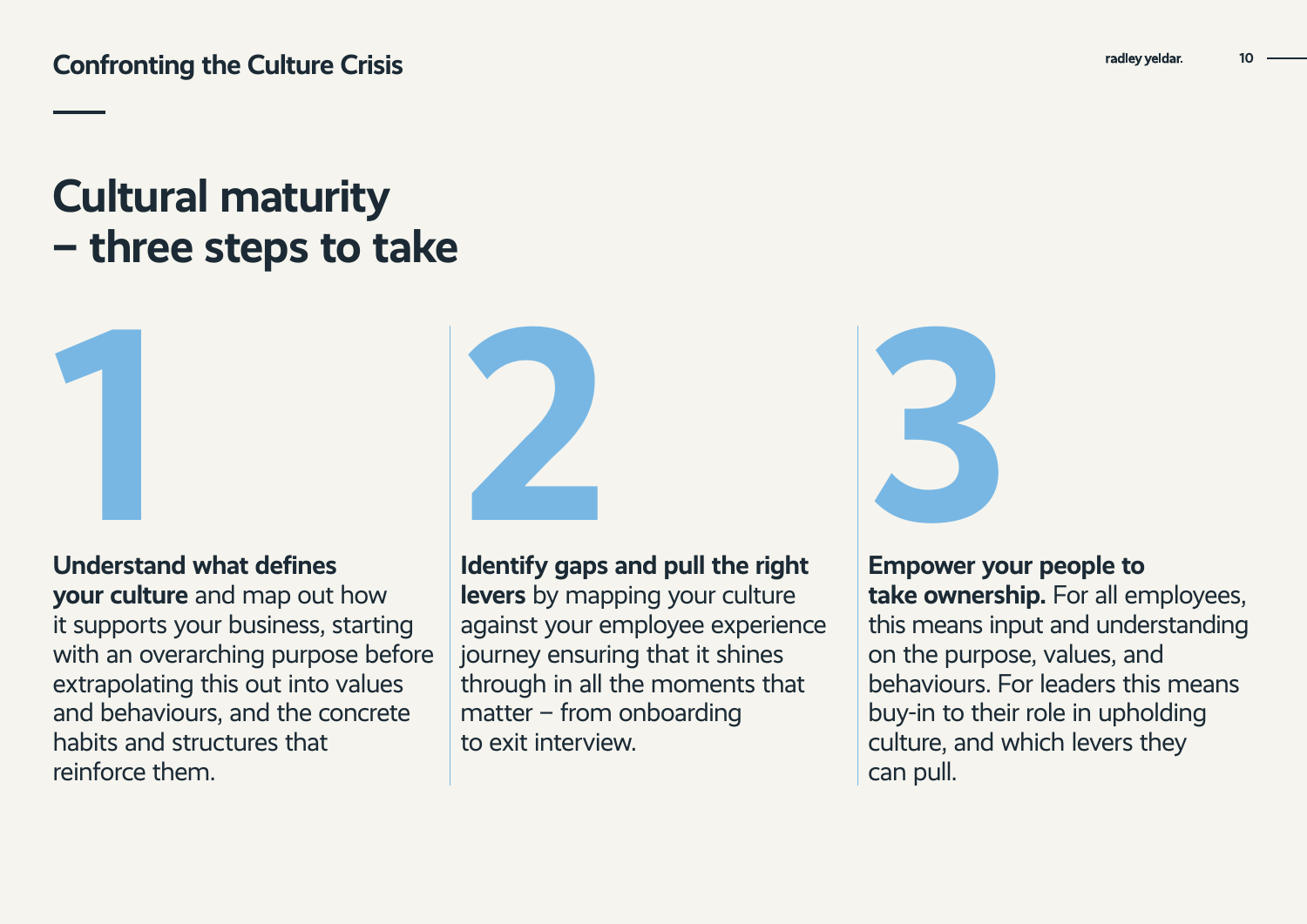## **As our lives change around us - it's the intangible things that we miss the most.**

**But workplace culture needn't be one of them. By paying attention to the levers that influence culture and building a strategy to support them we'll thrive through this crisis – and the next.**

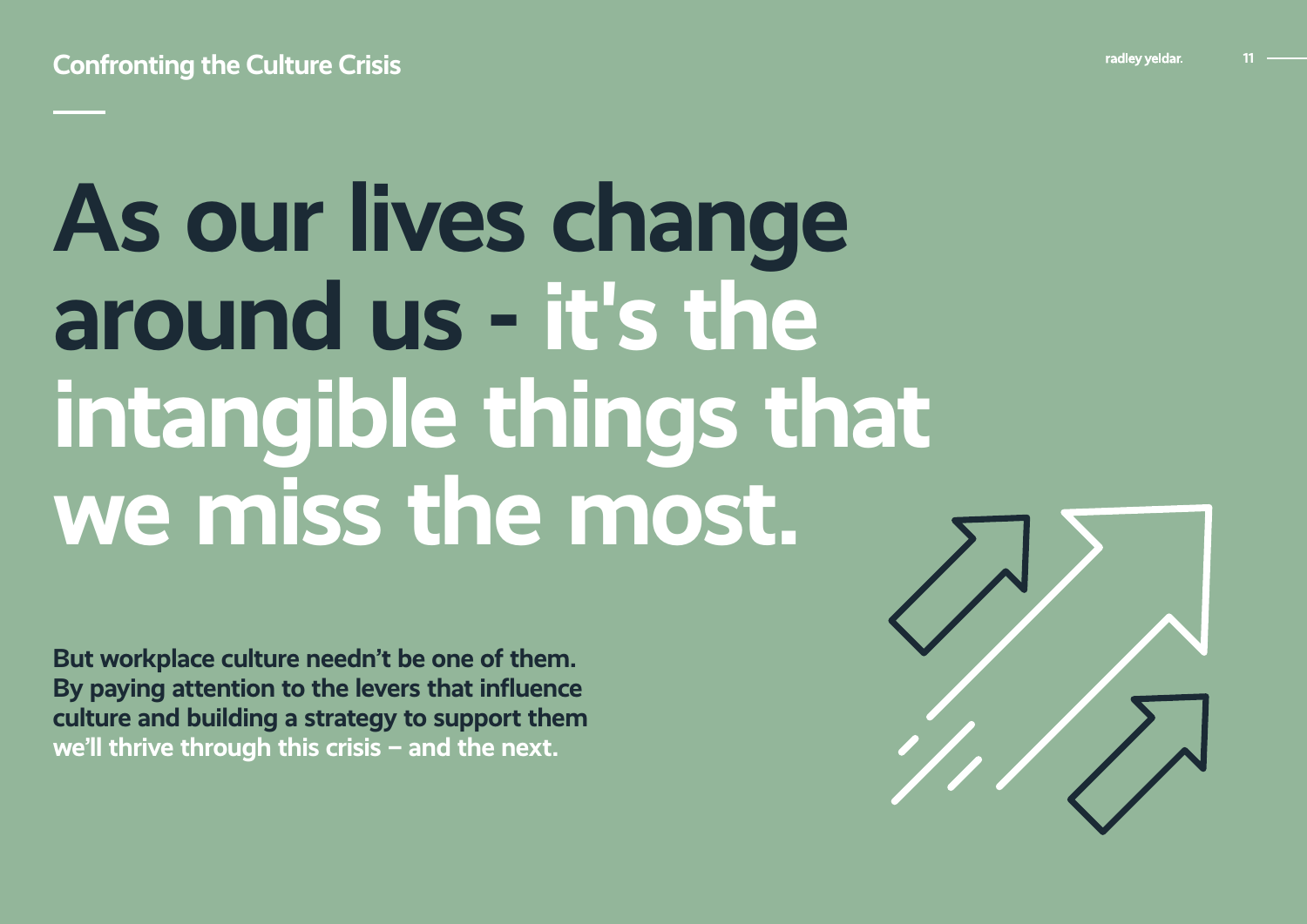**If you need any help, we're Radley Yeldar, an award-winning, independent London and Birmingham-based creative consultancy with more than 200 communications specialists.**

We've been working with organisations of all shapes and sizes for over 30 years to help create a world that believes in business.

We can help you with crisis campaigns across all types of stakeholders, as well as sustainability communications, corporate messaging, employee engagement, digital experiences, and more.

**Interested to hear more? We'd love to chat**

**hello@ry.com +44 (0)20 7033 0700**

**Visit us at ry.com**